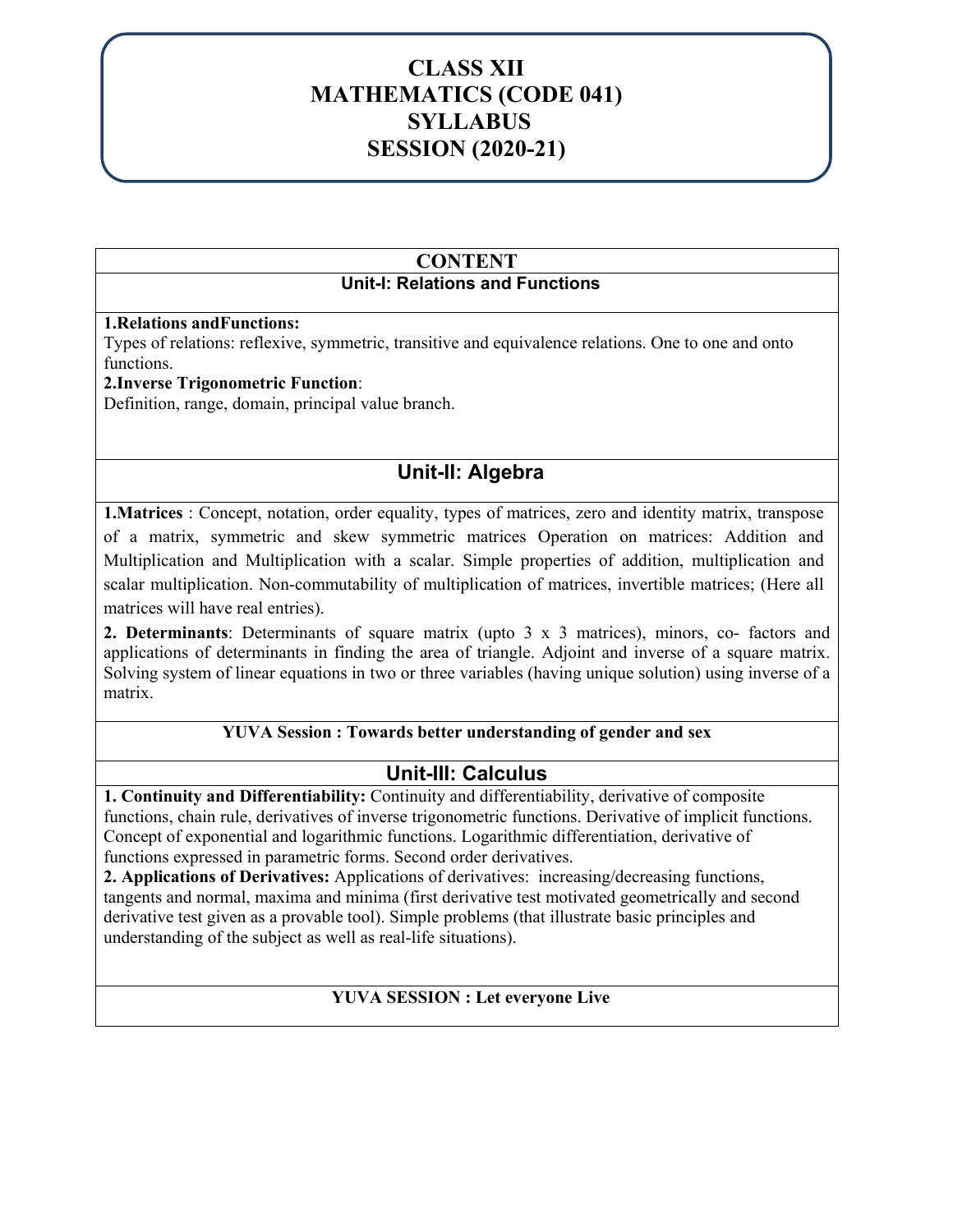**3 Integrals:** Integration as inverse process of differentiation. Integration of a variety of functions by substitution, by partial fractions and by parts. Evaluation of simple integrals of the following types and problems based on them.

$$
\int \frac{dx}{x^2 \pm a^2} \int \frac{dx}{\sqrt{x^2 \pm a^2}} \int \frac{dx}{\sqrt{a^2 - x^2}} \int \frac{dx}{ax^2 + bx + c} \int \frac{dx}{\sqrt{ax^2 + bx + c}} \int \frac{px + q}{ax^2 + bx + c} dx ,
$$
  

$$
\int \frac{px + q}{\sqrt{ax^2 + bx + c}} dx \int \sqrt{a^2 \pm x^2} dx \int \sqrt{x^2 - a^2} dx
$$

Fundamental Theorem of Calculus (without proof). Basic properties of definite integrals and evaluation of definite integrals.

#### **4.Applications of the Integrals:**

Applications in finding the area under simple curves, especially lines, parabolas; area of circles/ellipses (in standard form only), (the region should be clearly identifiable).

#### **5. Differential Equations:**

Definition, order and degree, general and particular solutions of a differential equation. Solution of differential equations by method of separation of variables solutions of homogeneous differential equations of first order and first degree of the type :

$$
\frac{dy}{dx} = f\left(\frac{y}{x}\right)
$$

Solutions of linear differential equation of the type :  $\frac{dy}{dx} + py = q$  Where p and q are functions of x or constants

#### **Unit-IV: Vectors and Three-Dimensional Geometry**

#### **1.Vectors:**

Vectors and scalars, magnitude and direction of a vector. Direction cosines and direction ratios of a vector. Types of vectors (equal, unit, zero, parallel and collinear vectors), position vector of a point,negative of a vector, components of a vector, addition of vectors, multiplication of a vector by a scalar, position vector of a point dividing a line segment in a given ratio. Definition, Geometrical Interpretation, properties and application of scalar (dot) product of vectors, vector (cross) product of vectors.

#### **2. Three Dimensional Geometry:**

Direction cosines and direction ratios of a line joining two points. Cartesian equation and vector equation of a line, coplanar and skew lines, shortest distance between two lines. Cartesian and vector equation of a plane. Distance of a point from a plane.

#### **Unit-V: Linear Programming**

**Linear Programming:** Introduction, related terminology such as constraints, objective function, optimization, different types of linear programming (L.P.) problems, graphical method of solution for problems in two variables, feasible and infeasible regions(bounded ), feasible and infeasible solutions, optimal feasible solutions (up to three non-trivial constraints)

#### **Unit-VI: Probability**

**Probability:** Conditional probability, multiplication theorem on probability, independent events, total probability, Bayes' theorem, Random variable and its probability distribution.

#### **YUVA SESSION :Let not the newborns die**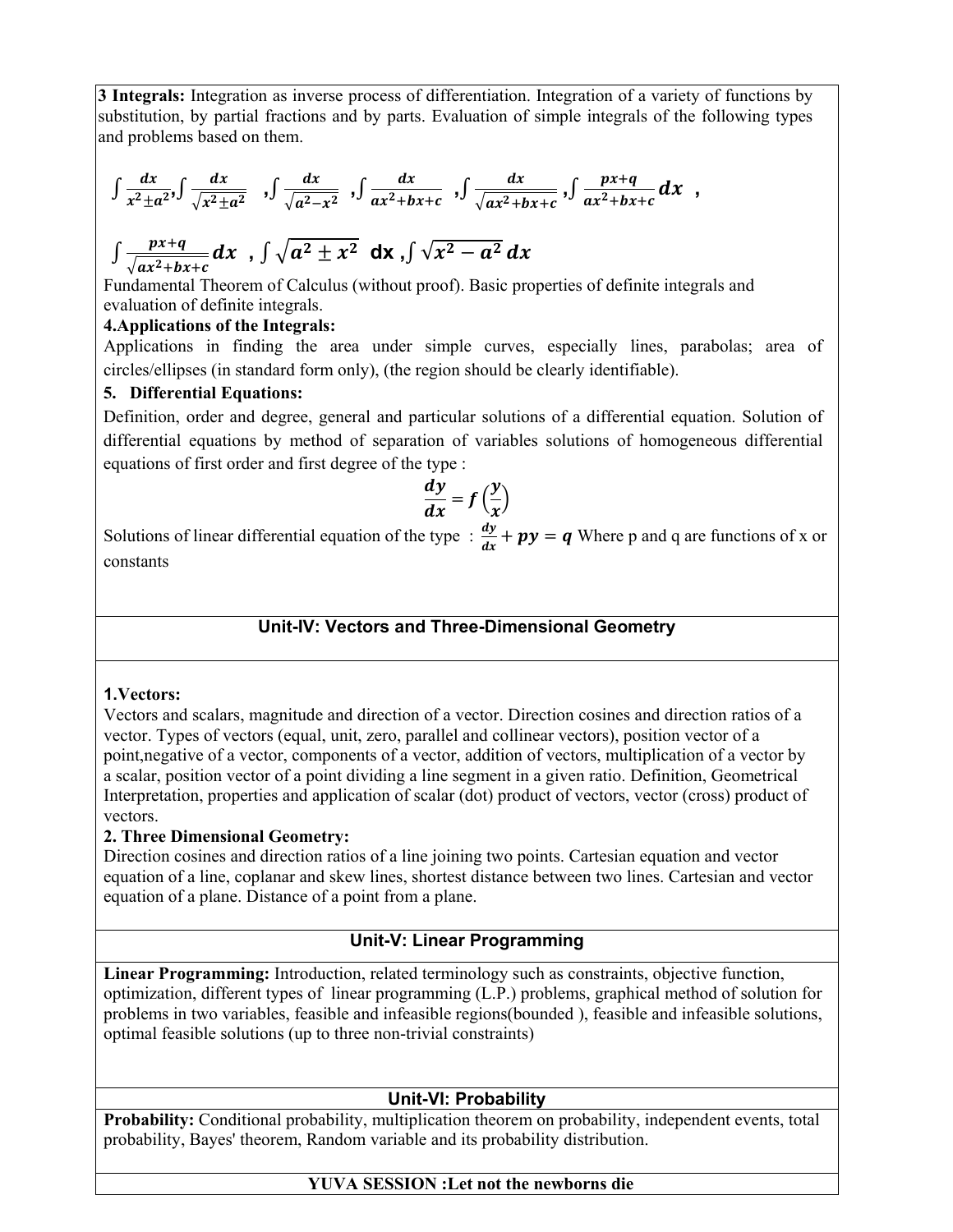# **Suggestive Activities for Class XII**

**Activity 1** -To verify that the relation R in the set L of all lines in a plane, defined by R =  $\{(l, m) : l \perp m\}$  is symmetric but neither reflexive nor transitive. **Activity 2**- To verify that the relation R in the set L of all lines in a plane, defined by  $R = \{(l, m): l \mid m\}$  is an equivalence relation. **Activity 3**- To demonstrate a function which is not one-one but is onto. **Activity 4**- To demonstrate a function which is one-one butnot onto. **Activity 5-**To draw the graph of sin-1x, using the graph of sin x and demonstrate the concept of mirror reflection (about the line  $y = x$ ). **Activity 6-To explore the principal value of the function sin<sup>-1</sup>x using a unit circle. Activity 7** -To sketch the graphs of  $a^x$  and  $\log_a x$ , a > 0, a  $\neq$ 1 and to examine that they are mirror images of each other. **Activity 8-**To establish a relationship between common logarithm (to the base10) and natural logarithm (to the base e) of the number x. **Activity 9-**To find analytically the limit of a function f (x) at x = c and also to check the continuity of the function at that point. **Activity 10-**To verify that for a function f to be continuous at given point  $x_0$ ,  $\Delta y = |f(x_0 + \Delta x) - f(x_0)|$  is arbitrarily small provided  $\Delta x$  is sufficiently small. **Activity 11 -**To verify Rolle's Theorem.**(Deleted for this session) Activity 12 -**To verify Lagrange's Mean Value Theorem.**(Deleted for this session) Activity 13-**To understand the concepts of decreasing and increasing functions. **Activity 14 -**To understand the concepts of local maxima, local minima and point of inflection. **Activity 15-**To understand the concepts of absolute maximum and minimum values of a function in a given closed interval through its graph. **Activity 16-**To construct an open box of maximum volume from a given rectangular sheet by cutting equal squares from each corner. **Activity 17-**To find the time when the area of a rectangle of given dimensions become maximum, if the length is decreasing and the breadth is increasing at given rates. **Activity 18-**To verify that amongst all the rectangles of the same perimeter, the square has the maximum area. **Activity 19-**To evaluate the definite integral  $\int_a^b \sqrt{(1-x^2)}$ dx as the limit of a sumand verify it by actual integration. .**(Deleted for this session) Activity 20-To verify geometrically that**  $\vec{c}$ **x(** $\vec{a}$ **+** $\vec{b}$ **)=** $\vec{c}$ **x** $\vec{a}$ **+** $\vec{c}$ **x** $\vec{b}$ **Activity 21-**To verify that angle in a semi-circle is a right angle, using vector method. **Activity 22-**To locate the points to given coordinates in space, measure the distance between two points in space and then to verify the distance using distance formula. **Activity 23-**To demonstrate the equation of a plane in normal form. **Activity 24-**To verify that the angle between two planes is the same as the angle between their normals. **Activity 25-**To find the distance of given point (in space) from a plane (passing through three non-collinear points) by actual measurement and also analytically. **Activity 26-**To measure the shortest distance between two skew lines and verify it analytically. **Activity 27-**To explain the computation of conditional probability of a given event A, when event B has already occurred, through an example of throwing a pair of dice. INTERNAL ASSESSMENT 20 MARKS Periodic Tests (Best 2out of 3 tests conducted ) 10 Marks Mathematics Activities 10Marks Note: For activities NCERT Lab Manual may be referred. **Throughout the year any 10 activities** shall be performed by the student from the activities given in the Laboratory Manual for the respective class XII which is available on the link http://www.ncert.nic.in/exemplar/labmanuals.html